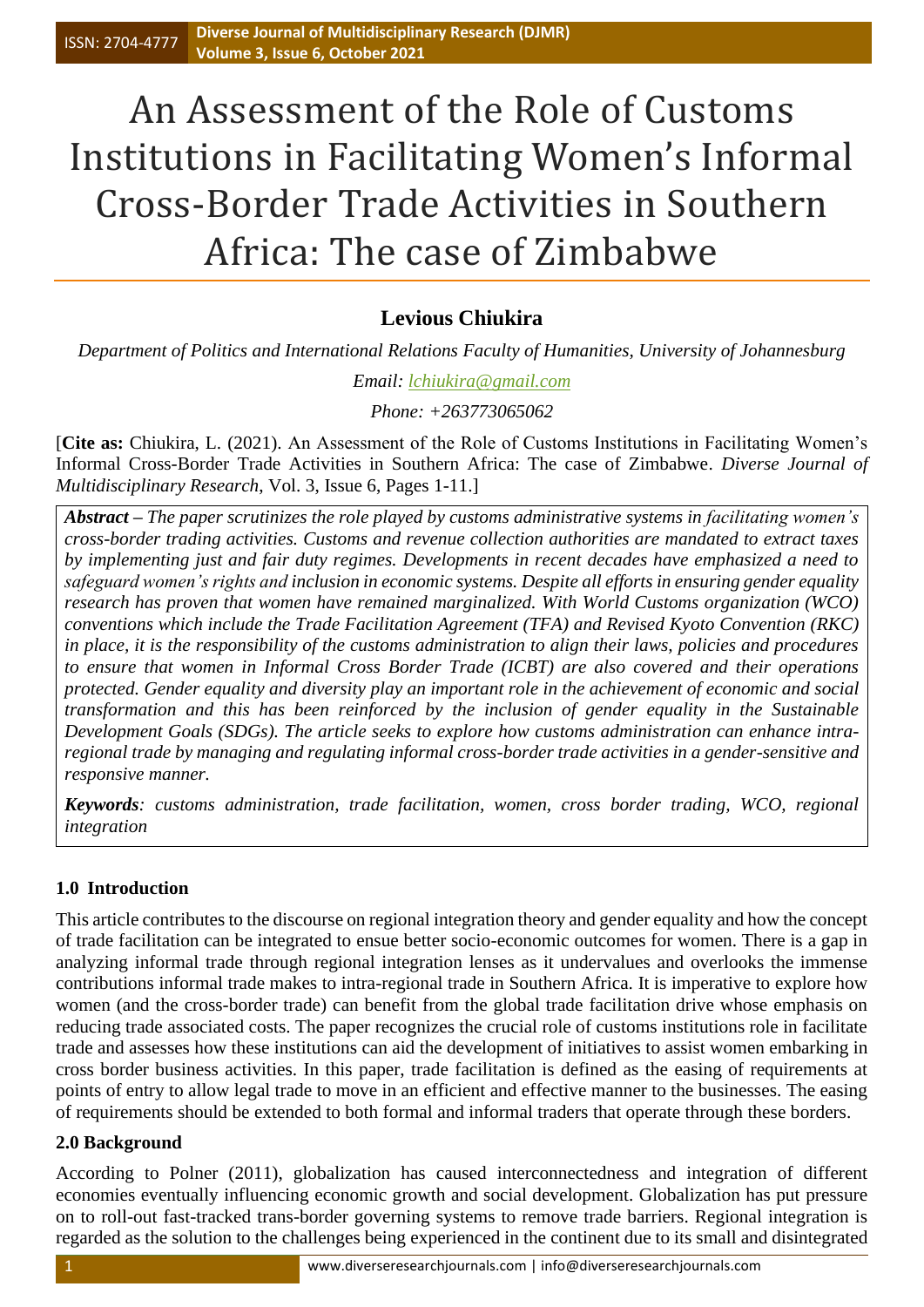economies (Hartzenberg, 2011). According to Oloruntoba (2018), regional integration is urgent in Africa because the majority of African states are landlocked, smaller in size, and limited in their capacity to drive structural transformation. However, the failure to formally acknowledge and recognize the contributions of women-in-cross-border-trade (WICBT) to the growth and development of individual and regional economies has doomed African integration efforts.

By sidelining non-state actors, such as informal cross-border traders, such regional integration fails dismally to achieve inclusive integration and sustainable economic growth. The continued marginalization and often criminalization of WICBT activities has resulted in integration that fails to address topical regional issues. These topical issues, reflected in the envisioned benefits of regional integration, include employment creation; poverty eradication; enlarged markets for African products (goods and services) and achieving sustainable economic development. According to Wild et al (2010:246) regional economic integration is a process by which countries in a geographical location cooperate to reduce barriers to the flow of people, products, and services. This is achieved through harmonized policies upheld by legislative and regulatory alignment. After formulation, policies are implemented by member states (through customs institutions and points of entry) under the guidance of Regional Economic Communities (RECs). As trade in Southern Africa is dominated by informal trade it follows that regional integration efforts should include WICBT from the outset. The study illustrates the merits of regional integration that recognizes and embraces informal trade and WICBT as opposed to the current strategy of constraining informal trade with formal trade requirements. Customs institutions play a crucial role in the manifestation of regional trade policies and it is this role that is yet to be fully explored through research. Customs institution face many challenges that include intricate governance regulations, the globalization of business and trade, poverty reduction, and environmental protection.

This article predominantly focuses on the nexus of WICBT and customs institutions and challenges associated with efforts by customs institutions as they make efforts on the redefining their role on facilitating trade but also on ensuring acquiescence with guidelines and rules pertinent to the movement of goods across the border. The paper seeks to find ways to ensure that the implementation of regional trade policies is genderresponsive and gender-sensitive. The scrutiny and evaluation of the customs institutions' capacity to translate regional trade policies to actual rules and regulations is crucial to ensure policies also benefit marginalized groups in informal traders and WICBT.

Mwakisale and Magali (2015), Masango and Haraldsson (2010) and Yussuf (2014) have proved that WICBT constitute the majority of ICBT in sub-Saharan Africa. Research posits that ICBT can be turned into a vibrant micro- entrepreneurial reality with significant potential to alleviate poverty and empower women if genderrelated concerns are addressed. There is, therefore, an urgent need to assess the role those national customs institutions can play to ensure gender equality (and inclusion of WICBT in policy formulation implementation and beneficiation) in line with the international standards and conventions. Adopted measures must acknowledge women as the dominant demographic in ICBT, incentivize ICBT as well as ease regulatory processes associated with ICBT.

## **3.0 Objectives of the paper**

- To understand the role of customs institutions in trade facilitation in line with Trade Facilitation Agreement and Revised Kyoto Convention on simplification and standardization of policies and procedures.
- To identify measures to be adopted by customs institutions in facilitating ICBT in Southern and Eastern Africa.
- To identify customs institutions' challenges hindering women from contributing to intra-regional and domestic trade through ICBT.
- To identify measures to be adopted by customs institutions to enhance gender equality and inclusivity (especially of ICBT concerns) in FTA policies and beneficiation.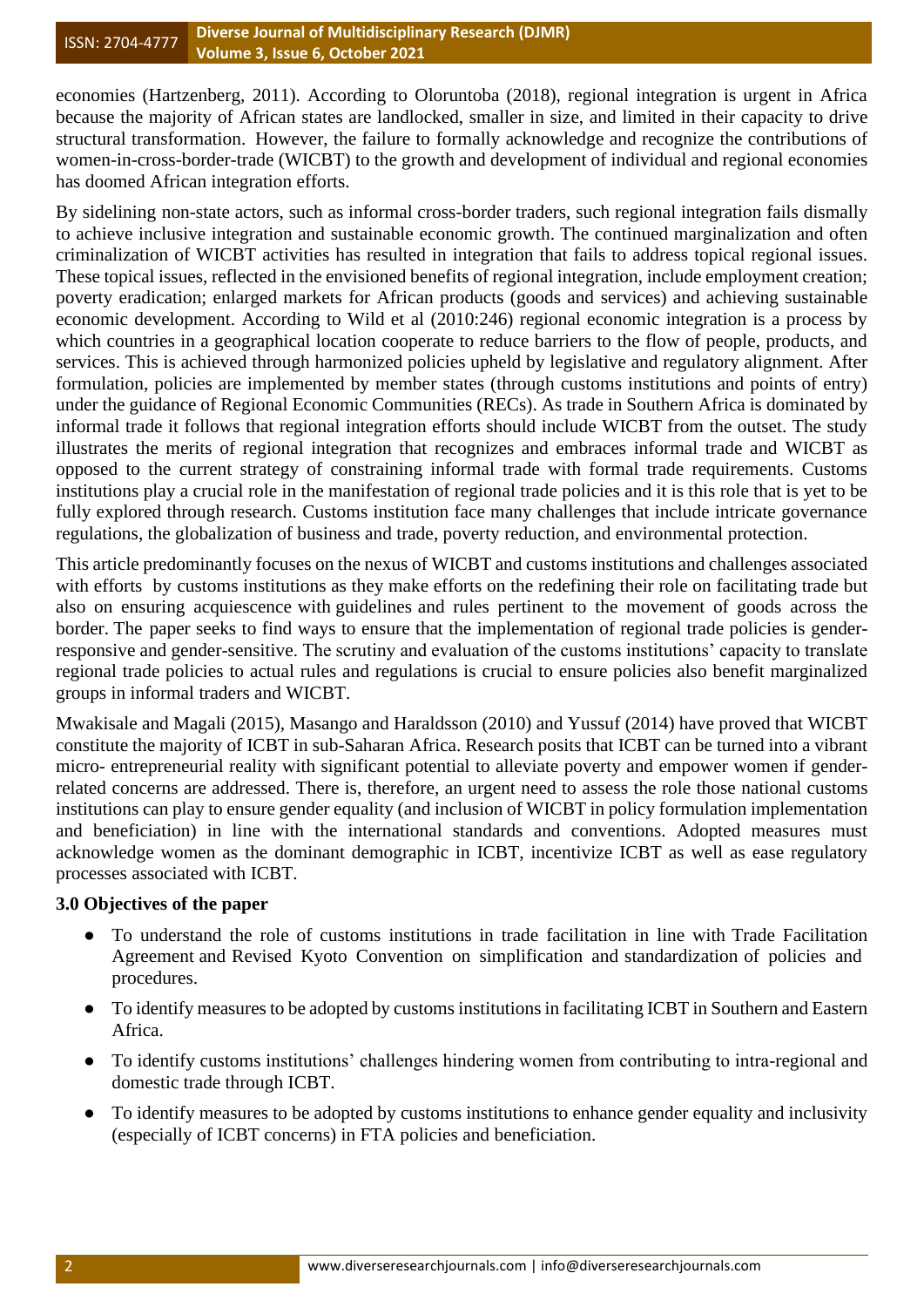#### **4.0 Conceptual framework**

There are various concepts surrounding the trading across the borders by women. The paper expounds on trade facilitation as a major concept under debate globally and pivotal to this study. Trade facilitation is a generally accepted concept that has been aligned to easing of businesses across the borders. Regional integration, which is regarded as a mechanism to allow for expansion of markers for cross-border traders, is under scrutiny here. It is vital to assess the impact that regional integration has had on gender issues as people and companies trade across borders, as well as how trade facilitation can assist WICBT trade regionally and globally. Regional integration refers to surrendering of state sovereignty as agreed by a group of countries as they approve to collaborate in certain areas common to them. Kiratu &Roy 2010, Ackelo-Ogutu (1996) posit that regional integration actually started with WICBT as the trade is premised on traders (mostly women) bringing goods from easily accessible neighboring countries for reselling in their home countries. With this pseudo-feasibility study a success formal regional integration was born, conjoining countries through regional trade agreements on the basis of geographical location, proximity of states and common interests. This paper explores how customs institutions can aid the attainment of common (and WICBT) interests (gender equality and inclusive and sustainable economic development) through trade facilitation.

Trade facilitation is an all-inclusive and integrated approach that seeks to simplify trade transaction processes. According to Otsuki, Honda, and Wilson (2013), trade facilitation is synonymous with modifications in the cross-border trade with emphasis on customs reforms and the modernization and simplification of procedures and policies. Rippel (2011) identifies competitiveness, physical infrastructure, logistics, and transport services as an extension to the traditional customs-border-transit management. Trade facilitation is best understood customarily as measures designed to smoothen the cross-border transactions between countries and comprises diverse efforts that aim to reduce transaction costs connected to the enforcement, regulation, and administration of trade policies across borders (Iwanow & Kirkpatrick, 2009). This entails an expanded approach that acknowledges the importance of making trade transactions easier for better business results.

Transparency, simplification, harmonization, and standardization are the four key principles in trade facilitation. ICBT, mostly women, cross borders at a more frequent rate than formal traders and therefore stand to benefit more from the adoption of trade facilitation principles at border points of entry. Trade facilitation is defined as popularization and harmonization of international trade procedures where trade procedures are referred to as the activities, practices, and formalities involved in collecting, presenting, communicating, and processing data required for the movement of goods in international trade (WTO 1998). According to Estevadeordal (2017) trade facilitation provisions are directed to target the challenges of the trade such as duplication of the required documentation, transparency issues, and the absence of automatic data submission procedures.

The main aim of the trade facilitation initiatives is for the betterment of proficiencies of existing regulatory trade architecture and maintaining of the already building momentum of globalization through trade liberalization. There have been questions as to how trade facilitation can be directed to the benefit of informal cross border traders who are unrecognized by policymakers at both national and regional level. The study explores how customs administration can make use of the concept of trade facilitation in assisting women in ICBT. Key to the trade facilitation is the recognition by customs authorities for the need to assist businesses, formal or informal, in cutting costs on cross border transaction.

#### **5.0 Methodology**

The paper seeks to contribute to the debate of how customs institutions can influence the business activities of WICBT by adopting trade facilitation initiatives. The study adopted a qualitative approach in the collection of data for the research. Key Informant Interviews (KIIs) and desktop research were chosen. Forty Women involved in cross-border trading were interviewed at the Beitbridge border post and Chirundu One-Stop Border post. The KIIs asked WICBT respondents how trade facilitation can be used to expedite cross border transactions. Data was analyzed by establishing cross-cutting themes in KII responses and these were then collated to formulate summarized conclusions in the preceding subsections.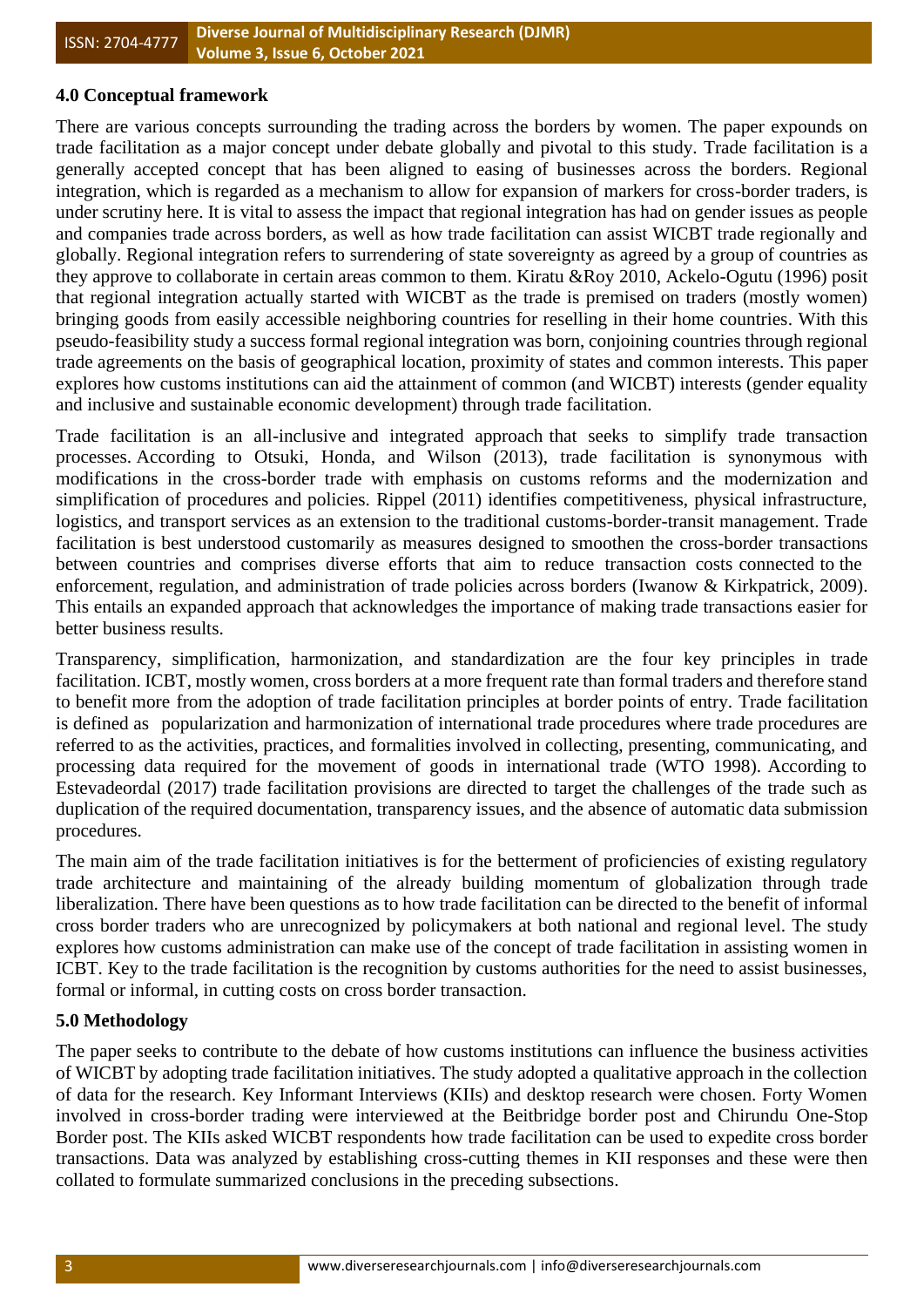#### ISSN: 2704-4777 **Diverse Journal of Multidisciplinary Research (DJMR) Volume 3, Issue 6, October 2021**

## **6.0 History of women in informal cross border trading**

There is a global increase in the volume of trade (both goods and services) across the borders as well as human traffic, the same is true for Southern Africa. This increase in human and trade volume puts pressure on the region's dilapidated and outdated infrastructure while political instability and gender inequality have exacerbated the situation. There have been efforts at the international level to incorporate gender-related issues in the policies and rules and regulations of customs institutions. As revenue collectors and custodians of border points of entry it is the duty of customs institutions to ensure trade facilitation is not only inclusive but also protects the rights of all citizens across gender lines.

The customs institutions exist to ensure the fair implementation and manifestation of regional trade policies in a manner that is inclusive for the benefit of their individual countries and the region as a whole. This is a major goal of the Free Trade Areas born out of regional integration efforts. This paper highlights the marginalization and exclusion of women in regional trade policies and proposes ways in which customs institutions can ensure inclusive integration policies that benefits all country member and regional citizens equally across the gender divide. Olutayo and Aderin (2005:64), assert that ICBT contributes significantly to African trade. Efforts to have it grafted into the formal sector have faced resistance and yet research has shown it to contribute about sixty percent of trade in Africa (Olutayo 2005). These sentiments are echoed by Matsuyama (2011), who opines that ICBT contributes tremendously to the intra-African trade by elevating women`s socio-economic status and guaranteeing food security and peace.

According to Masango and Haraldsson (2010), ICBT is dominated by women who, without any support. are leading the fight against poverty and unemployment. Regional integration calls for trade and economic liberalization in the belief that benefits will trickle down to all traders including women. Futile efforts to have ICBT (and WICBT) recognized at both the national and regional level has undermined the social contract between the traders and responsible authorities resulting in mistrust and accusations and counter-accusations. It is historically the responsibility of the customs institutions to ensure that the legal movement of goods across borders is not hindered as they collect revenue on behalf of nations and enforce policies and ules that safeguard society. Customs institutions can achieve this by investing in the simplification, standardization, and harmonization of their policies, legislation, and procedures (trade facilitation) based on international standards.

Deakins and Freel (2009: 55) observed that throughout the world, female business start-ups are substantially lower than that of men as women face challenges peculiar to their gender. Customs institution needs to create an environment that encourages WICBT and other female led enterprises to venture into trade only then can the goals of integration be achieved, including gender equality and diversity as well as inclusive sustainable economic development. The world has been urged to embrace international trade as one of the tools for sustainable development and this was noted in the mentioning of trade nine times in the seventeen goals of the Sustainable Development Goals (SDGs). According to Bellman (2016) the treatment of trade issues across the 2030 Agenda shows that if the trade is regulated correctly it contributes to growth and sustainable development. In support, the World Customs Organization through its modern customs administration strategic pillars seeks to contribute to the achievement of the SDGs.

The WCO's Economic Competitiveness Package (ECP), which relates to SDG 5, seeks to eliminate any form of gender inequality through Trade Facilitation Agreements (TFAs), Revised Kyoto Convention (RKC) and other conventions and agreements. This is augmented by Article 2 of the Convention on the Elimination of Discrimination Against Women (CEDAW) which demands for concrete consciousness of gender equality. CEDAW was essential to the progress of a jurisdictive principle that sought to join equality between men and women and non-discrimination against women. As state authorities, many customs institutions need to align their requirements with international standards. This, however, poses a threat to their conventional revenue collecting function.

The call for regional integration (through free trade areas and customs unions) has tasked customs institutions with the removal of non-tariff barriers inland and at borders are removed to ensure the smooth flow of trade in goods and services. Non-tariff barriers push up costs for the traders and increase the price of consumer goods, thereby hindering intra-regional trade. The World Trade Organization (WTO) has encouraged its members to adopt trade facilitation measures through the Revised Kyoto Convention (RKC) and the enactment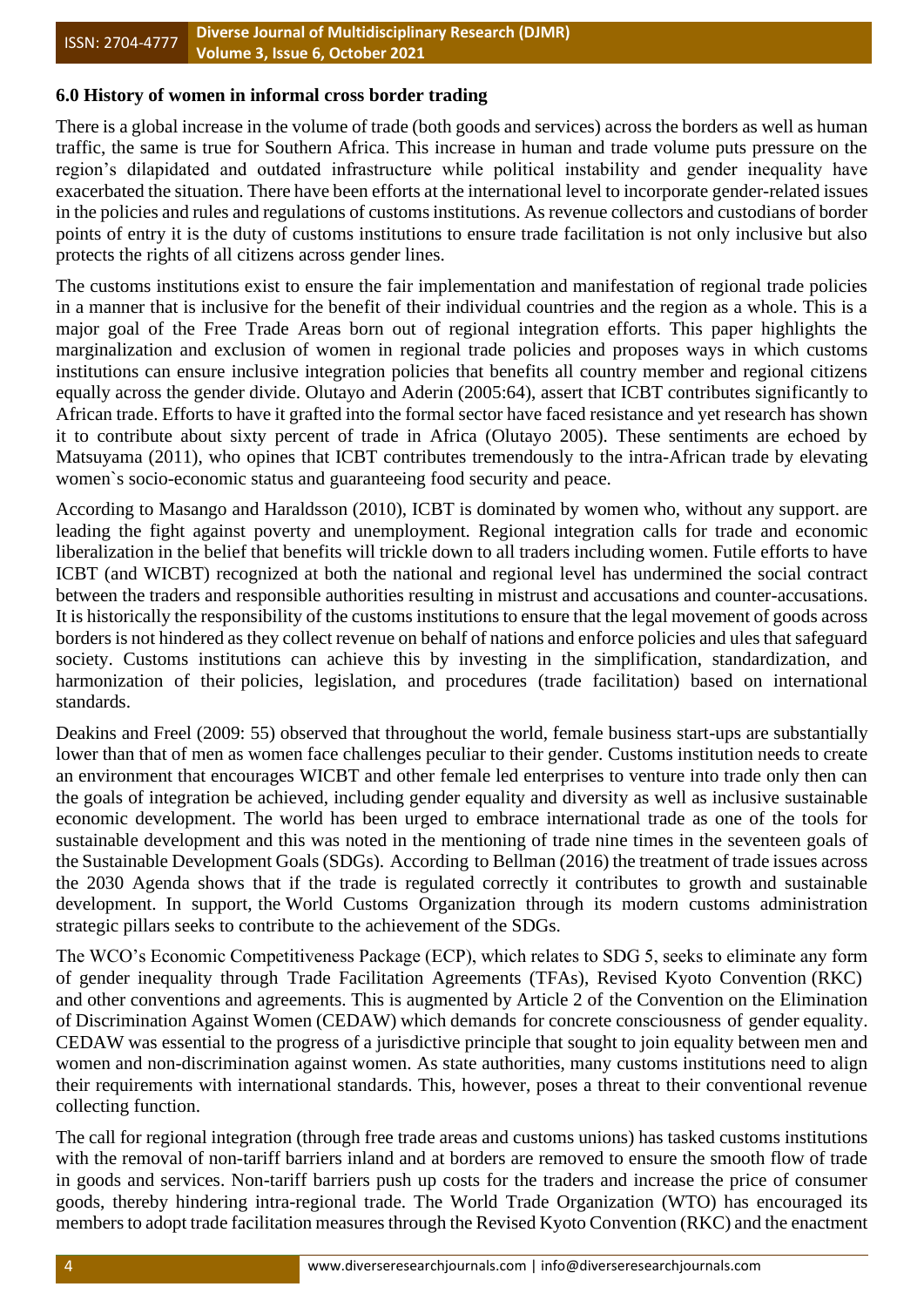#### ISSN: 2704-4777 **Diverse Journal of Multidisciplinary Research (DJMR) Volume 3, Issue 6, October 2021**

of the Free Trade Agreement (FTA). These measures are meant to enhance the flow of goods and services across borders with fewer impediments. Sub-Saharan Africa has experienced a surge in informal cross-border trading and the masses are women. These traders, despite their contributions, have not been formally recognized and this has resulted in the continued relegation of their activities to the periphery of trade policymaking. In Sub-Saharan Africa, 70% of informal traders are women and studies show that the proceeds made from the cross-border trade have granted women greater negotiating power in their families (Kiratu and Roy 2010; Laub et al 2016; EAC 2006).

The nineties saw the establishment of two Free Trade areas in Southern Africa and a revived discourse on women`s rights and gender, culminating in the Beijing Platform for Action (BPFA) after the Fourth Conference in Beijing in 1995 (Choudbury, 2008). BPFA paragraph 165K states that policies at the national level relating to global and regional trade agreements should address any challenges relating to the marginalization of women in both emerging and previous roles in the mainstream economy. SADC drafted the Gender protocol in 2008 to ensure that member states address the issues of gender inequality as articulated in Article 4 of the Southern Africa Development Committee (SADC) Gender and development protocol. The assumption was that member states through their organs especially customs institutions will do more than just paper commitment and reduce all forms of gender inequality in regional trade, according to Article 154 and 155 of the Common Market for Eastern and Southern Africa (COMESA). Treaty recognizes the critical and important contribution of women to the economic and social transformation of the region (COMESA 2009).

Despite the ratification of all these international gender instruments, gender inequality still persists and the question to be addressed is how customs institutions can drive the attainment of gender equality and promote of gender diversification in cross-border trading to enable it to contribute to regional economic and social development. Gender inequality is said to be costing Sub Saharan Africa on average US\$95- 105 billion a year or 6 % of the region Gross Domestic Product (GDP) jeopardizing region efforts of inclusive development and economic growth (UNDP 2016).

Studies on the factors affecting WICBT singled out customs procedures and processes as a major stumbling block. The paper seeks to identify ways in which the customs instituions can augment other government efforts in ensuring guaranteed gender equality and diversity in ICBT. The promotion of regional intra-trade in Sub-Saharan Africa has failed largely due to the failure of regional integration and trade policymakers effectively address gender inequality and diversity as shown in the study by Masango and Haraldsson (2010). The implementation of regional trade policies is overseen by the customs institutions that have to respond, record and report accurate information on WICBT activities. The failure by customs institutions to identify the correlation between gender inequality and the failure of integration initiatives and policies has perpetuated and, in some cases, exacerbated the plight of women. Literature has shown that despite the ratification and adoption of instruments, policies, and programs at both national and international level gender gaps and disparities pervade all (economic, social, political, and cultural) spheres of life in Sub-Saharan countries.

Studies conducted point that ICBT in Africa is dominated by women and they have managed to manoeuvre for an extended period without much policy support, Mitaritonna et al (2016), Ackello Ogutu (1996), Kiratu and Roy (2010). According to Laub et al (2016) ICBT grants women an opportunity to engage in international trade as an entry point as they fail to enter the formal sector directly. Earnings accruable from ICBT by women contributes to the GDP through tax on importation of goods, custom excise duties and other charges that are sources of revenue to the government George et al (2017). Koroma et al (2017), Afrika and Ajumbo (2012) have demonstrated that if women in ICBT are supported, they can generate significant non-agriculture income and become a catalyst for the creation of value chain in both national and regional trade. In Zimbabwe, 86% ICBT are women. Despite these figures there have been no clear policies from the national and customs institutions to support these women.

ICBT is a major contributor to regional integration by facilitating an increase in intra-regional and global trade, inadvertently increasing Africa's market share of the global market (Njikam and Tchouassi, 2011). It is important to understand that ICBT is here to stay and customs institutions need to acknowledge it to ensure that they plug revenue leakages rather than recommending policies which seek to minimize it. According to Ogalo (2010), the continued official relegation of ICBT has created a haven for powerful, corrupt officials at the borders to benefit from it. The solutions to this situation lie in the direct involvement of women in the formulation and implementation of trade policies and procedure to ensure that their voices and concerns are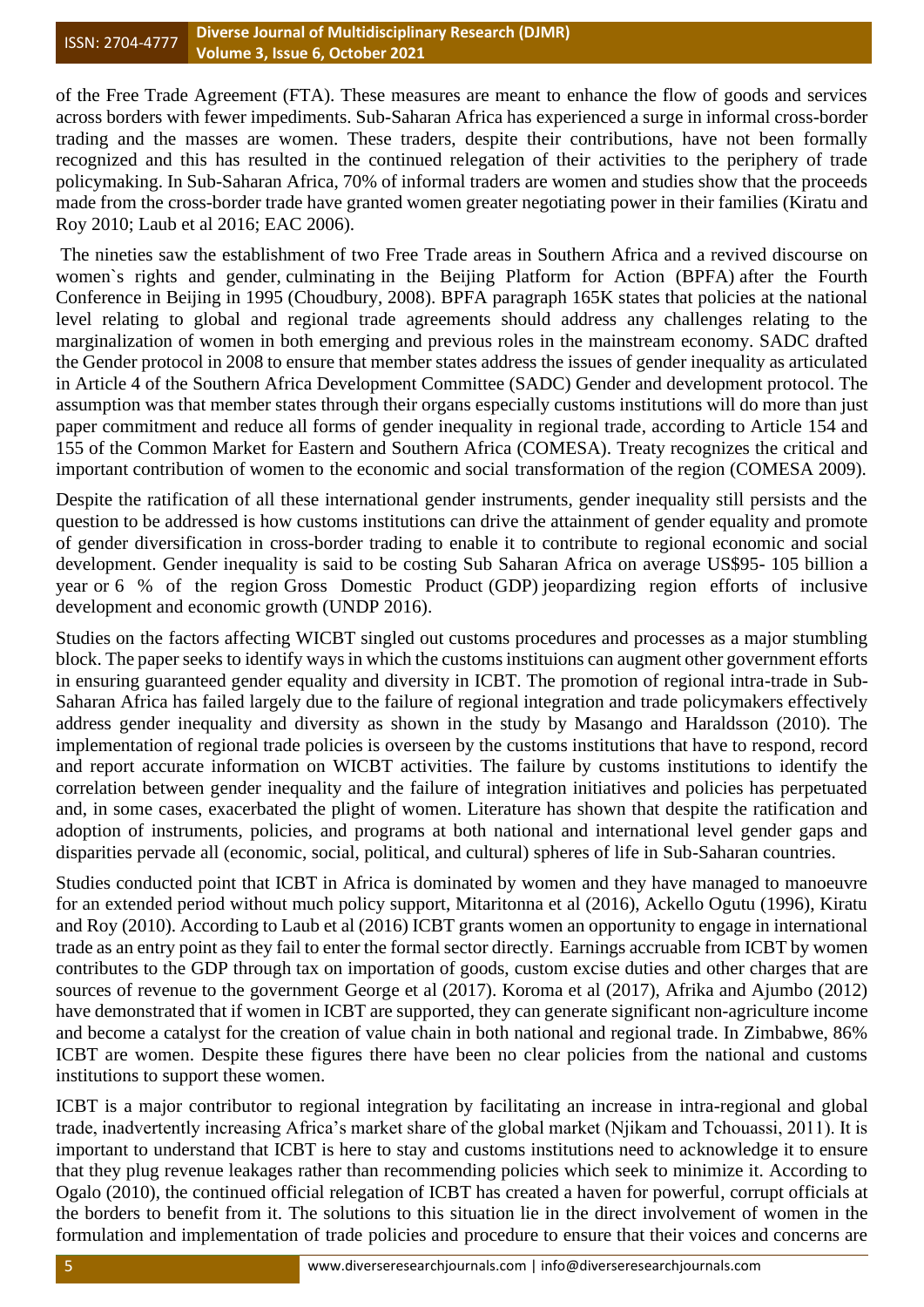addressed. Morris et al (2006), posits that there is a need to understand the socialization process through which women live as a pushing factor to ICBT and assess the impact on their ability to crafting business to ensure that they are not discriminated against.

This article advocates for the inclusion of WICBT in policy formulation design implementation and beneficiation as a means to ensure that WICBT challenges are resolved and to guarantee the attainment of regional integration goals. The trade facilitation concept has influenced customs decisions on how to treat cross border transactions. The customs institutions' efforts have been tilted in favor of the formal businesses at the expense of women in ICBT. The failure to have inclusive procedures and policies on customs institutions has resulted in distortions in trade statistics and weak trade policies which affects the implementation policies. It should be understood that gender equality and diversity are fundamental rights in the United Nations Universal for Declaration of Human Rights 1948. The paper explores on how WICBT may derive benefits from the trade facilitation initiatives which are being implemented at both national and global level mainly targeting formal cross-border transactions. The customs administration has been tasked by different trade agencies for the need to consider the importance of collection of gender-differentiated data. According to Yusuff (2014) there is evidence pointing to the indication that including gender equality and diversity in capacity building and development programs contributes and guarantees sustainable development.

The evidence further shows that trade policies have failed due to the failure by customs institutions to collect records and disseminate gender-disaggregated data. The women need to be understood in the context of their economic and social challenges due to the historical challenges faced by them. This is due to the reason that women have been historically denied access and control over resources. It makes economic sense to acknowledge and pay attention to these gender differences in order to maximize the effectiveness of trade policies in addressing the challenges faced by women in ICBT. There has been continued disregard by customs authorities of the need to refer to the Beijing Platform for Action BPFA paragraph 165P which buttresses the use of gender impact analysis on the development of macro and microeconomic and social policies.

## **7.0 Significance of customs institutions in trade facilitation**

The historical roles of customs administration have been for effecting the collection of revenue, consumer protection, environment and health, safety and security as well as trade policy (Grainger, 2007). These customs functions have been viewed as conflicting with the trade facilitation concept which has dominated the contemporary trade policies.

Responsibilities in relation to the international movement of goods have broadened and will continue to do so, from the traditional role of collection of duties and taxes, to include executing controls and other activities that serve a wider set of government objectives Lobdell (2009). Customs institutions are tasked by the World Customs Organization (WCO) to gather and report trade data differentiated on basis of gender and forward to WCO timeously. According to Lobdell (2009), the WCO views the accepted mission of Customs in the 21st century to be to "develop and implement an integrated set of policies and procedures that ensure increased safety and security, as well as effective trade facilitation and revenue collection."

There are a variety of measures which have put in place at global level to assist women in ICBT. These include Revised Kyoto Convention and Trade Facilitation Agreement and these should benefit women as they trade. Customs institutions are required to facilitate trade and ensure non-tariff barriers are eliminated which have been seen as a major stumbling block to WICBT As the world embraces the concepts of gender equality and diversity, customs institutions are not left out as they don't operate in a vacuum. With the demand for nations to strive towards achieving SDGs by 2030, there is need contribute to debate on how customs institutions can contribute to intra-regional trade in the ESA region. The paper is contributing to the debate on how customs administration can come up with propositions in enhancing sustainable development, seeking to buttress the importance of having gender-responsive and gender sensitive trade policies if gender equality and diversity are to be achieved. Studies carried out have pinpointed customs policies and procedures as a major barrier to the expansion of Informal Cross-Border Trading which has been viewed as a critical factor in the fight against poverty in the ESA region.

According to research done by Kiratu and Roy (2010), Manjokoto (2017), Njikam, and Tchouassi (2011) women occupy a bigger proportion in ICBT approximately seventy percent. Its attempts to signal how customs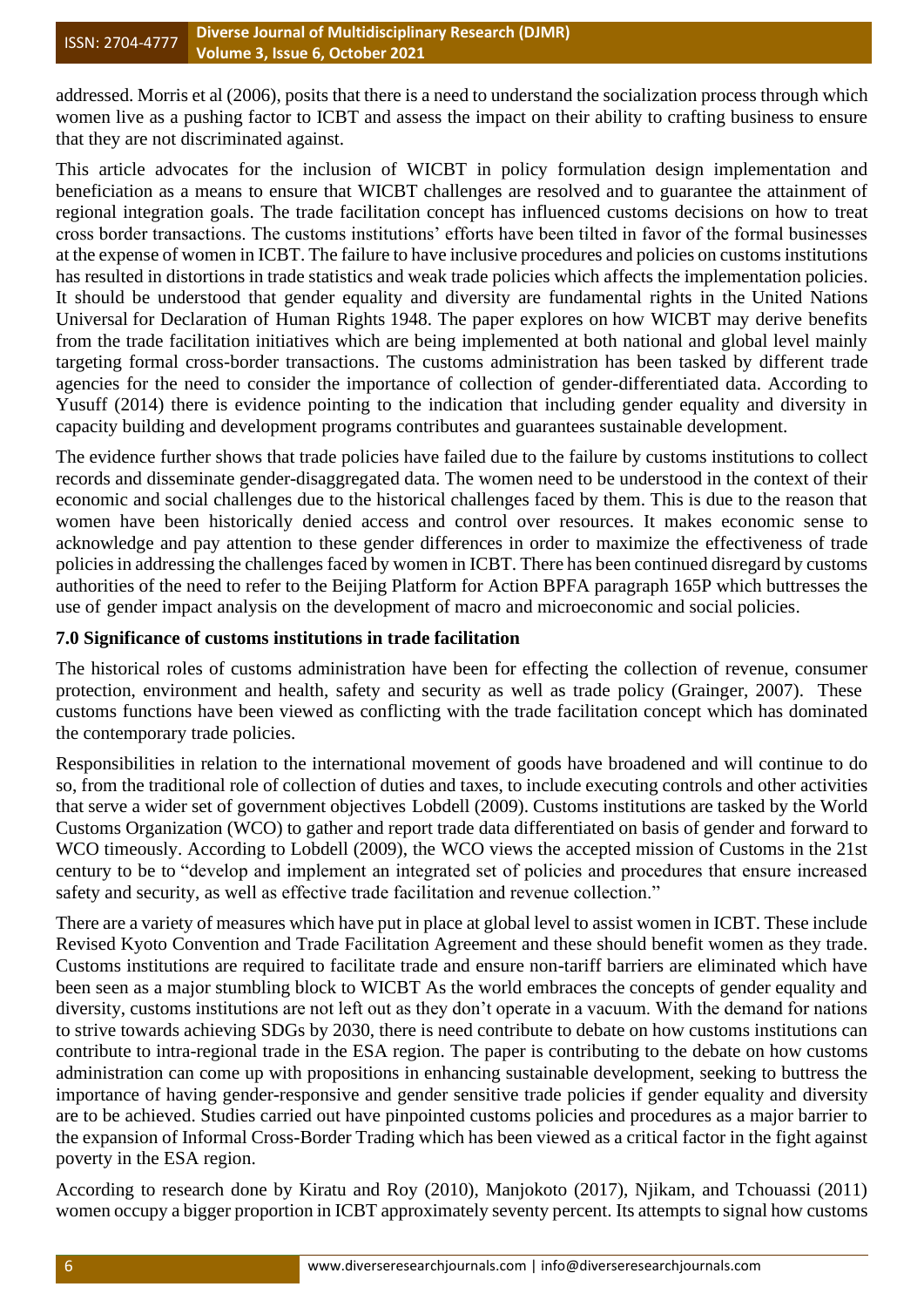policies and procedures may be adjusted to ensure they areas means of achieving industrialization and modernization through encouraging engendered trade and access of markets.

The Sustainable Development Goals has pressed emphasis international trade and goal number five stresses the need for gender equality. This brings the need to investigate how customs institutions can synergy with Women in ICBT to promote gender equality and diversity. This is essential to capitalize on the already existing informal cross-border trade patterns regionally to improve intra-regional trade which has remained a challenge in Africa as a continent.

#### **8.0 Women's experiences at borders.**

The study scrutinizes the role of customs and ministrations in facilitating WICBT. The drive was to find out what customs institutions were doing to women who are already participating in ICBT. The major highlights from the study pointed out that WICBT were not getting adequate help from customs administration in the course of their cross-border trading activities. WICBT accentuated that they were not receiving full recognition from both the government and the border officials as key stakeholders to international trade. The study revealed that WICBT were exposed to harsh conditions in their quandary to ensure that they provide for their families, whilst contributing to the economic development of the country. It was also noted that despite the negative publicity and criminalization of their activities WICBT have followed their dreams. Some of the major issues are as follows:

## **8.1 Documentation and procedures**

Documentation and customs procedures have remained on top of the the list of non-tariff barriers. Major complaints arose from the WICBT pertaining the rigid demands for documentation from WICBT by border officials with custom officials being the most difficult to deal with. The importation and exportation of goods requires a lot of documentation which includes declaration forms, permits, licenses, and other supporting documents. These were all required before authority to export and import was granted. WICBT accentuated that they were not able to obtain all the documentation required and they relied on circumventing the authorities. The requirements for documentation were regarded as a major impediment to the cross-border operations by WICBT. This was against the demand by the WTO FTA to have documentation simplified to ensure trade is facilitated at the minimal cost.

Despite efforts by RECs such as COMESA for simplification of exportation and importation by informal traders through the adoption of the Simplified Trade Regime, WICBT highlighted that they still faced challenges when they get in contact with customs officials and are failing to benefit from duty-free regimes. Challenges pertaining to the requirements for permits and or licenses on some of their merchandise were raised. It was stressed that the issues of permits and licenses in Zimbabwe were centralized and despite where one lives, he /she was supposed to visit Harare, the capital city to get them. This was contributing to increased costs to those who decide to acquire these permits. Without these permits, WICBT were prone to harassment by border officials resulting in them paying bribes to be granted permission to import the restricted goods. The amounts paid ranged between USD 150-500 depending on nature and quantity of goods.

WICBT bewailed the continued failure by authorities to have flexible arrangements on permits when it comes to their importations which are sometimes extemporaneous. On procedures for clearance of goods, WICBT raised the issue of delays in customs for processing of duties and taxes where applicable. The process was viewed as strenuous and time-consuming leading to some being left behind by their transportation as the lodging of documentation into customs was said to be taking between 3-5 working days for commercial cargo and with the costs of accommodation and food juxtaposed with the profit margin, it was seen as impossible for WICBT to follow the official route. Delays due to procedures were said to be contributing to the continued increase in ICBT by women. Women declared that the border processes were not friendly to them as they would be rushing to be with their families whom they would have left for a time. Some women also pointed out that they were facing challenges when they were passing through another country to reach their destination. This was affecting those going to and coming from Angola, Tanzania, and Namibia among others. They showed that they were being made to pay heavy deposits in anticipation of getting refunded at the point of exit. Most of those who had paid deposits were never given back their monies and it affects their profitability as their margins are slim.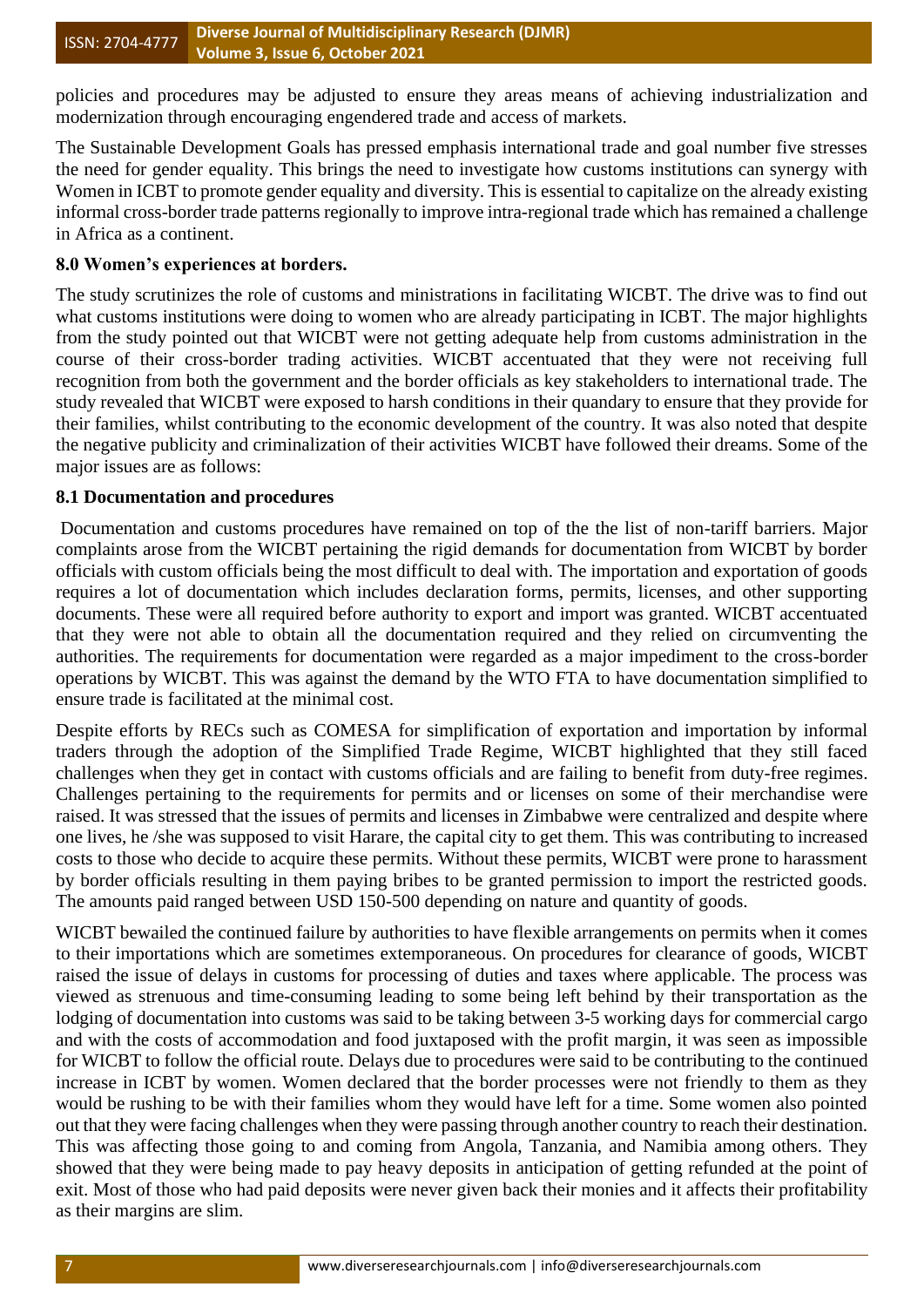## **8.2 Challenges in accessing of information and networks**

WICBT highlighted that it was not easy to get information on custom duties and trade from the authorities both at the borders and in the country offices. The customs officials when asked by travelers professed ignorance on anything which seemed to benefit the traders. The WICBT raised that information accessible to them was being passed on by grapevine on changes of policies which sometimes indirectly benefit them but when you approach customs offices, they always tell a different story. To WICBT this was being done deliberately by customs officials to exploit them and they end up paying bribes to import and export goods where duties and taxes do not apply. They also made reference to the nature of their business which made it difficult to follow in any initiatives being done by customs on educating the public on laws and regulations pertaining to customs and trade as they are always traveling. Further investigations revealed that they end up relying on the bus crews who sometimes are not sure and end up instilling fear compelling them to accept paying bribes. To the surprise of WICBT the same officials who would have professed ignorance on the time they would be leaving the country are very knowledgeable when they are importing the goods.

This is seen by their rush to confiscate the goods without explaining in detail how they would have contravened the laws and regulations in relation to any missing information or documents. This has resulted in most traders losing their goods after being confiscated by the customs authorities resulting in bankruptcy or unbearable losses on their businesses. The interaction with WICBT revealed that there were no trade information centers at the crossing points and if any information is given at the inland offices will be different from actual operating procedures at the borders. Concerns were raised against the inconsistencies at the borders manned by the same authorities. WICBT who travel to different countries rose that the customs officials' procedures differ from the border one would have used to enter. WICBT also bemoaned the lack of networks at both the national and regional levels. It was highlighted that the marginalization has been a result of cultural biases and social norms which have made it impossible for women to access formal business networks. This has resulted in them relying on the informal networks comprising of friends and relatives on accessing information related to trade.

## **8.3 Appeal process and procedure**

The debate around transgression of laws and regulations by WICBT has continued without a universally agreed position pertaining to penalties and fines which should be levied whilst the trade is facilitation and future repetitive behavior is discouraged. The Revised Kyoto Convention and WTO TFA have all inscribed for the need for sensible fines and penalties with just a deterrent motive and not choking businesses. In instances where they have would have contravened any policies and procedures pertaining to the importation and exportation of goods WICBT are supposed to appeal against fines and forfeiture of their goods by border officials. WICBT expressed dissatisfaction on the appeal process and procedures. They pointed out that when they are harassed or get unfair treatment from the junior officers, they do not get any useful help from the superiors. The superiors' action looks like they are working in cohort with their juniors. It was also noted that there were no clear procedures on how to lodge a grievance with the customs officials as sometimes you are told to write a letter that will be responded to.

This magnitude of intolerance to appeals and queries raised breeds a conducive environment for rent-seeking behavior which adversely affects the WICBT. Some of the issues raised were overvaluation and unlawful detention of goods, harassment by officials, and unnecessary delays at the border. The respondents showed that their issues are not given the urgency they require as they will be traveling by buses which cannot wait for a long time for the issues to be resolved. There are challenges with the laws and regulations pertaining to handling of perishables if regulations are flouted. It was highlighted that WICBT were not given enough time to make any representations and appeals to the authorities before their goods were auctioned by regulatory bodies. In instances where they win their cases against the detention of their goods, they realized that they would have been sold already, only being refunded the amount to which goods have been sold at a lesser cost incurred during the sale.

## **8.4 Harassment by border officials**

Harassment by border officials has remained an issue that has been going on for a long time without amicable resolutions. Physical and sexual harassment were singled out as major issues affecting WICBT at borders and inland. The officials harassing them included customs, immigration and security officers to mention a few. In most cases, the WICBT highlighted that these border officials were taking advantage of their ignorance of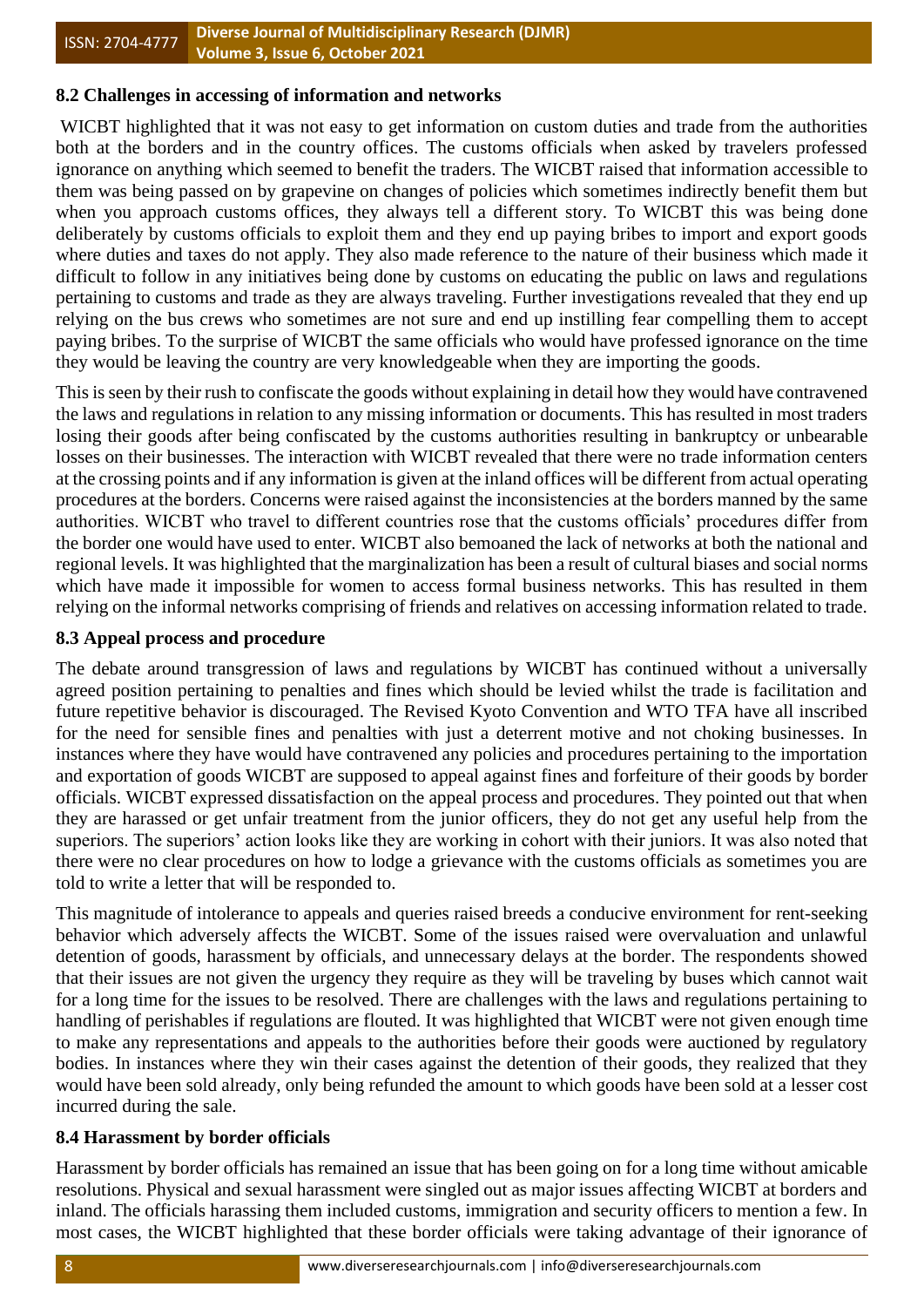rules and regulations. The respondents also highlighted that there were instances of sexual harassment that needed to be dealt with in a manner which restores the dignity of the complaint. However, the existing procedures at the border were not sensitive to these as the issues are resolved under the shed where everyone will be there. Due to fear of victimization, it was difficult to find witnesses even the crew members who witness this time and again. It was seen that due to the discretional powers bestowed on the customs officials they were now law to themselves. The lack of clear information used by the customs officials when carrying out their work resulted in the abuse and WICBT cried foul for no clear complaints procedure when faced with such harassments. The respondents highlighted that some buses spent less than two hours at the border whilst others can be on the border even up to five hours. This was attributed to the relationship between the crew members and the officials on duty. This was putting pressure on the traders to release the money to the crew which was referred to as facilitation money.

## **8.5 Duplication of functions**

The respondents highlighted that after spending time at the customs borders, in most cases they are stopped at roadblocks just after the border for searches. To their surprise the customs officials will be part of the team in the name of anti-smuggling. Already delayed and rushing to come back, WICBT see this as an unnecessary evil that should be dealt with. The roadblocks will be dotted along the highway conducting stops and searches to already exhausted traders and exposing them to further harassment. This was becoming the norm and WICBT noted that they had registered their complaint but nothing was being done. It was also revealed that even at the border the traders were supposed to visit various regulatory authorities in their offices such as port health, agriculture and Environmental Management Agency and this was taking much of their limited time. This was viewed as unnecessary by traders who expected to be serviced from one position. The study also revealed that even the customs administration had further checks done inside the border before you even exited the gate and this was causing unnecessary delays for WICBT.

## **9.0 Conclusion**

The proliferation of regional trade agreements has created opportunities as large markets are established. The literature however shows that those benefiting from these created markets are differentiated by gender. The population of cross-border traders is skewed in favor of women although they bemoan lack of policy support in their activities. The introduction of trade facilitation at a global level has raised hope for cross-border transactions especially in Africa where thick borders have remained in place resulting in high trade costs. Studies have shown that initiatives have been done to simplify trade on commercial imports recognized by customs officials, neglecting the informal sector which makes a large proportion of cross-border transactions. The paper contributes to the need for customs administration to consider WICBT as they implement the trade facilitation agreement and ensure they benefit as much as the formal sector of the economy. By addressing the needs of the WICBT customs administration will be contributing to fighting gender inequalities in trade and alleviation of poverty.

WICBT has the potential to grow the inter-regional trade in southern Africa. It only requires supportive policies which decriminalize its operations and promotes its establishment within the region. There is need for authorities and institutions to formally recognize WICBT and their activities to ensure that trade policies include their needs. As customs institutions review and implement new policies and procedures there is need to consult WICBT in the design and formulation of any policies, to ensure that the outcome manages to improve their activities across borders. There is need for national and regional authorities to ensure that trade facilitation initiatives are aligned to the needs and demands of WICBT resulting in WICBT contributing to economic development and growth.

There is need for customs institutions to treat these women as critical stakeholders in the businesses across the borders as their interaction is frequent and involves human contact. The customs administration needs capacity building initiatives in dealing with WICBT to enable them to be conversant of regional policies and programs which support gender equality. It is imperative for customs institutions in liaison with RECs to establish information centers around the country, to enable WICBT to access information and make well informed decisions before embarking on their trade activities. It is the role of customs institutions to ensure that appeal procedures and policies are well understood by the beneficiaries and work on modalities that restore the dignity of the traders. The policymakers should work to have inclusive policies that promote rather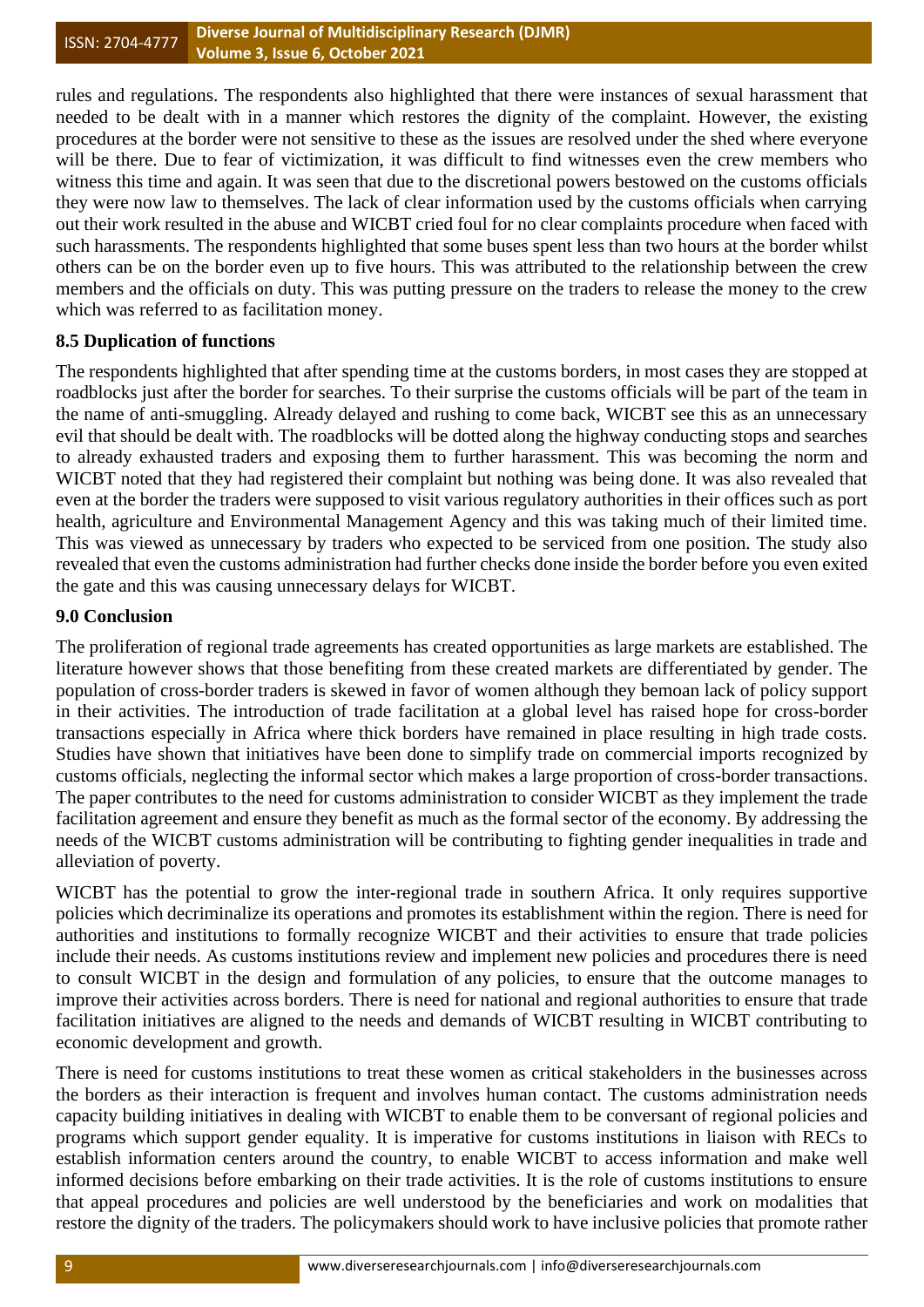than seek to eliminate WICBT. With inclusive policies the intra- regional trade is poised for growth and efforts to have an integrated region will be a reality. There is need for constant engagement between customs institutions and WICBT through their existing structures to ensure there is no information gap which may be utilized by third parties to their advantage. With WICBT supported there is the possibility of growth in intraregional trade in the region and enhance deeper integration.

## **References**

- Ackello-Ogutu, C. (1996). Methodologies for Estimating Informal Cross Border Trade in Eastern and Southern Africa. 29.
- Africa, J.G.K. & Ajumbo, G. (2012). Informal cross-border trade in Africa: Implications and Policy Recommendations. AfDB Africa Economic Brief 3(10) 1-13.
- Bellman, C. (2016). The role of trade policy reform in advancing the 2030 agenda, 5(8).
- Bensassi, S. Jarreau, J. & Miraritona, C. (2016a). Determinants of Informal cross border trade: The case of Benin: AGRODEP Technical Report.
- Bensassi, S., Jarreau, J. & Miraritona, C. (2016b). Informal trade in Benin, Togo & Nigeria: Determinants and impacts on price transmission. AGRODEP Technical Report.

Choudhury, B. (2008). The Façade of Neutrality Uncovering Gender Silences in International Trade 15 Wm & Mary J Women and L .113.

- COMESA ANNUAL REPORT 2009.
- Deakins, D & Freel, M.S. (2009). Entrepreneurship and Small Firms. McGraw-Hill Education London.
- East Africa Community Customs Union. (2006). Women and cross border trade in East Africa.
- Estevadeordal, A. (2017). Why Trade Facilitation Matters Now More Than Ever.
- George, T. O., Ozoya M. I. and Amoo, E. O. (2017). Women in Informal Cross-border Trading along Nigeria and Benin Republic Border: Challenges and Coping Strategies International Journal of Applied Business and Economic Research Volume 15 • Number 19 (Part-II) • 2017
- Grainger, A. (2007b). Trade Facilitation and Supply Chain Management: a case study at the interface between business and government, Birkbeck, University of London, PhD.
- Hartzenberg, T. (2011). Regional Integration in Africa. World Trade Organization, Economic Research and Statistics Division, Staff Working Paper ERSD-2011-14, 27. Accessed October 2019.
- Iwanow, T., & Kirkpatrick, C. (2009). Trade facilitation and manufactured exports: Is Africa different? World Development, 37(6), 1039–1050.
- Kiratu and Roy. (2010). Gender Implications of Trade Liberalisation in Southern Africa. International Institute for Sustainable Development; Winnipeg, Manitoba Canada.
- Koroma, S., Nimarkoh, J., You, N., Ogalo, V. and Owino, B. (2017). Formalization of Informal Trade in Africa: Trends, Experiences and Socio-economic Impacts. Food and Agriculture Organization of the United Nations. Accra, Ghana.
- Laub, R. (2016). Crossing Borders: Challenges of African Women Involved in Informal Cross-Border Trade.
- Lobdell K. (2009). Customs in the 21st Century A WCO Update Customs and Trade Practice Group Drinker Biddle & Reath LLP.
- Manjokoto, C and Dick, R. (2017). Opportunities and Challenges Faced by Women Involved in Informal Cross-border Trade in the City of Mutare during a Prolonged Economic Crisis in Zimbabwe, Journal of the Indian Ocean Region, Vol. 13, No. 1, pp. 25-39.
- Masango and Haraldsson. (2010). Across Southern African Borders with Cross Border Traders.
- Matsuyama, R., 2011, 'Risky business of informal cross border trade' Available at www. Afronews.com, Accessed October 2019.